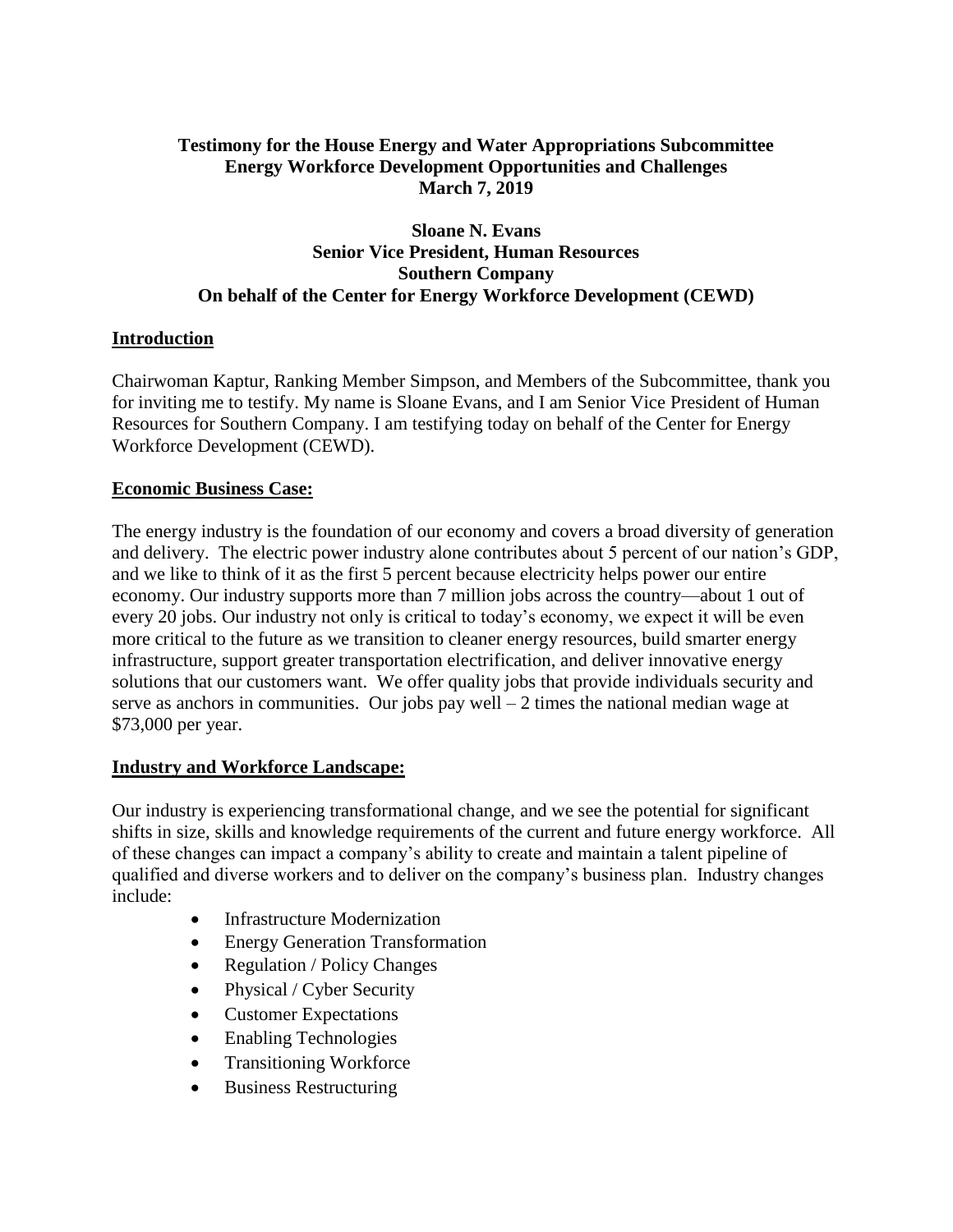• Affordability / Cost Containment

The industry changes indicate a shift to an industry that is more rapidly transforming, with technology playing an increasingly important role. The energy workforce is also changing with a younger and more diverse workforce that is increasingly digitally literate. This transitioning workforce, along with advances in education technology, can position the industry to meet the challenges of the future.

The industry must continue to develop a workforce with skills for traditional energy production and delivery as well as developing capabilities for the future. As an industry, we are focused on career awareness, developing education strategies, recruitment, and retention efforts. We believe we can accomplish more together than we can separately.

I want to commend this Subcommittee for examining energy workforce development issues. As the energy industry undergoes a transformation in our country's energy mix, maintaining a skilled workforce is vitally important for the entire industry.

# **Center for Energy Workforce Development – Industry Consortium**

CEWD is a non-profit national organization that brings together the energy industry, energy associations, contractors, labor, educators, government, and communities to build the alliances, processes, and tools to develop a diverse, qualified workforce for the energy industry. Originally formed in 2006 to address concerns about an aging skilled workforce, CEWD members today include more than 100 electric and natural gas companies, six trade associations (Edison Electric Institute, American Gas Association, Nuclear Energy Institute, National Rural Electric Cooperative Association, American Public Power Association, and Distribution Contractors Association), large supplemental labor contractors, and unions (the International Brotherhood of Electrical Workers and Utility Workers Union of America). CEWD focuses on delivering proven workforce development solutions, curriculum, tools, and data that improve the rate and quality of hiring into industry jobs.

## **CEWD Goals:**

- Identify critical workforce needs and measure the success of workforce development solutions.
- Build awareness of high skilled, well-paying jobs in the energy industry
- Partner with members to implement education solutions to build a pipeline of skilled workers
- Serve our member and share best practices

# **CEWD Focus Areas**

*Career Awareness*—In a series of CEWD surveys with member companies and state consortia in 2018, career awareness continued to be one of the most important priorities in building a diverse,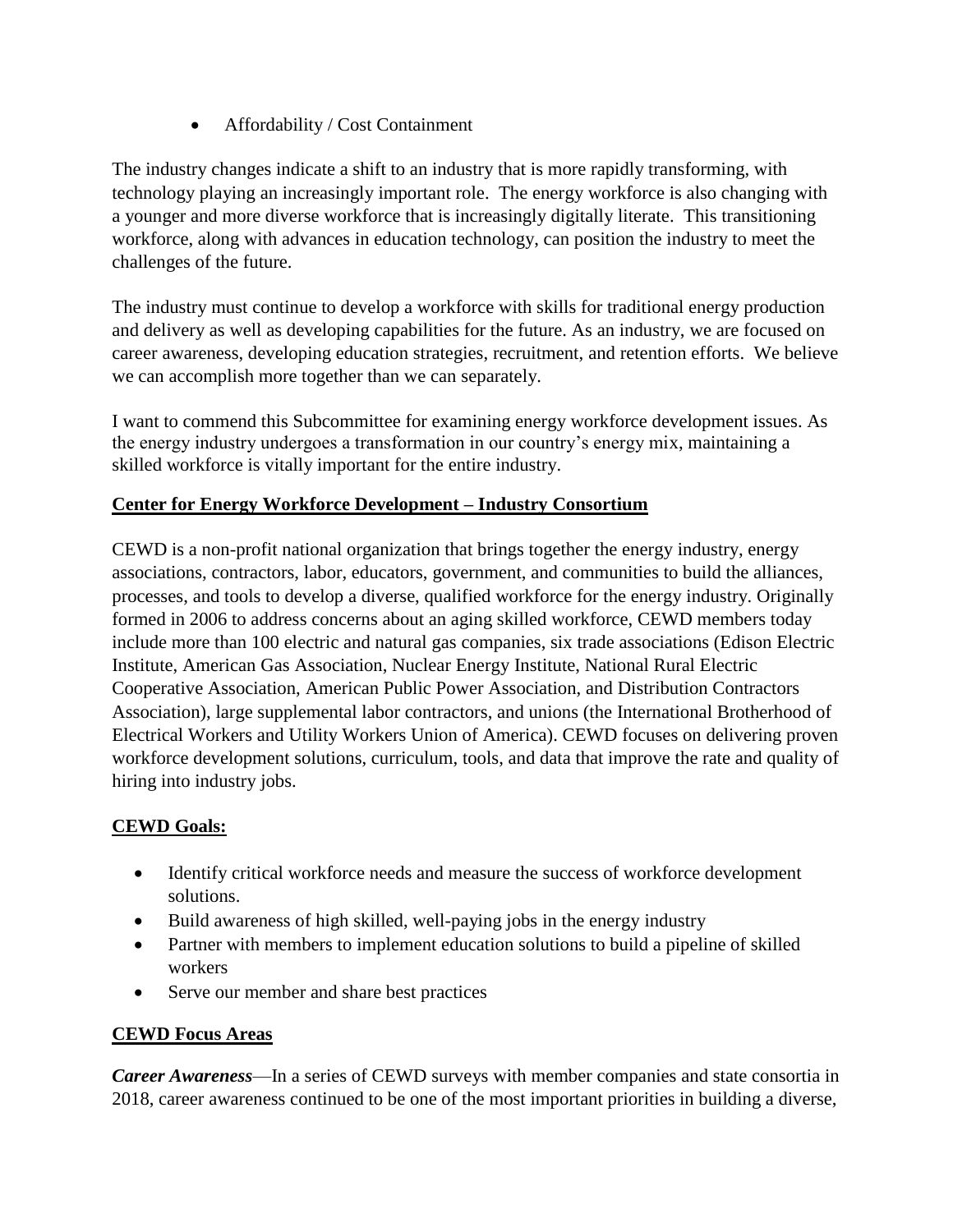qualified energy workforce. CEWD launched its national career awareness brand, Get Into Energy (GIE), in 2006 and has since launched a family of brands and career awareness resources.

CEWD and its members engage in a wide variety of career awareness activities. Career awareness activities are aimed at five key demographics: youth, low-income young adults, women, veterans, and transitioning workers. The overall intent of these activities is to make it easier for students and jobseekers to find us, understand our jobs, and understand what education pathways will lead to an energy job.

The Get Into Energy website (getintoenergy.com) was created to raise awareness of jobs in the energy industry. Energy jobs offer competitive pay and benefits, are widely available and generally immune from outsourcing, and provide a valuable service to the community.

CEWD energy career websites are targeted to key demographic populations:

- **Get Into Energy:** CEWD's national website, [getintoenergy.com,](file:///C:/Users/jjubran/AppData/Local/Microsoft/Windows/Temporary%20Internet%20Files/Content.Outlook/CJ7PX3C0/getintoenergy.com) provides resources for each key demographic to understand the pathways for critical jobs, where to find training, and a jobs site that lists all jobs currently posted by CEWD members.
- **Get Into Energy/Get Into STEM** was launched at [stem.getintoenergy.com.](file:///C:/Users/jjubran/AppData/Local/Microsoft/Windows/Temporary%20Internet%20Files/Content.Outlook/CJ7PX3C0/stem.getintoenergy.com) The web site positions all energy careers as STEM careers and has a teacher's section as well as pages with energy and STEM-related competitions and contests and scholarships.
- **Troops to Energy Jobs:** The veteran-focused site for Troops to Energy Jobs, [troopstoenergyjobs.com,](file:///C:/Users/jjubran/AppData/Local/Microsoft/Windows/Temporary%20Internet%20Files/Content.Outlook/CJ7PX3C0/troopstoenergyjobs.com) includes a roadmap for veterans seeking jobs in the industry, a unique-to-CEWD military occupation code translator that ties military jobs more specifically to energy jobs, a registration site that allows veterans to enter basic information about themselves (such as military occupation, field of expertise, resumes, and geographical area they would like to work in) and see information about companies located in their region. Veterans now make up 11 percent of our workforce, and in Nuclear Operations that number is 22.5 percent. Companies from across the industry are reaching out to veterans for their training, leadership, and service mentality to fill these critical positions.

*National Energy Education Network*—Over the past several years, CEWD has worked to create the National Energy Education Network (NEEN), a national consortium of educational institutions sponsored by CEWD industry members. Members of NEEN include community colleges and other educational institutions that have active partnerships with CEWD member companies, have relevant programs of study for our four critical job categories (lineworkers, technicians, operators, and engineers), and are producing quality candidates who are being hired into industry jobs. These partnerships and programs provide the baseline for documenting what works, sharing curriculum and best practices, and identifying the potential supply of candidates from high schools, technical and community colleges, and universities. NEEN partnerships currently include over 200 educational institutions representing more than 350 energy programs.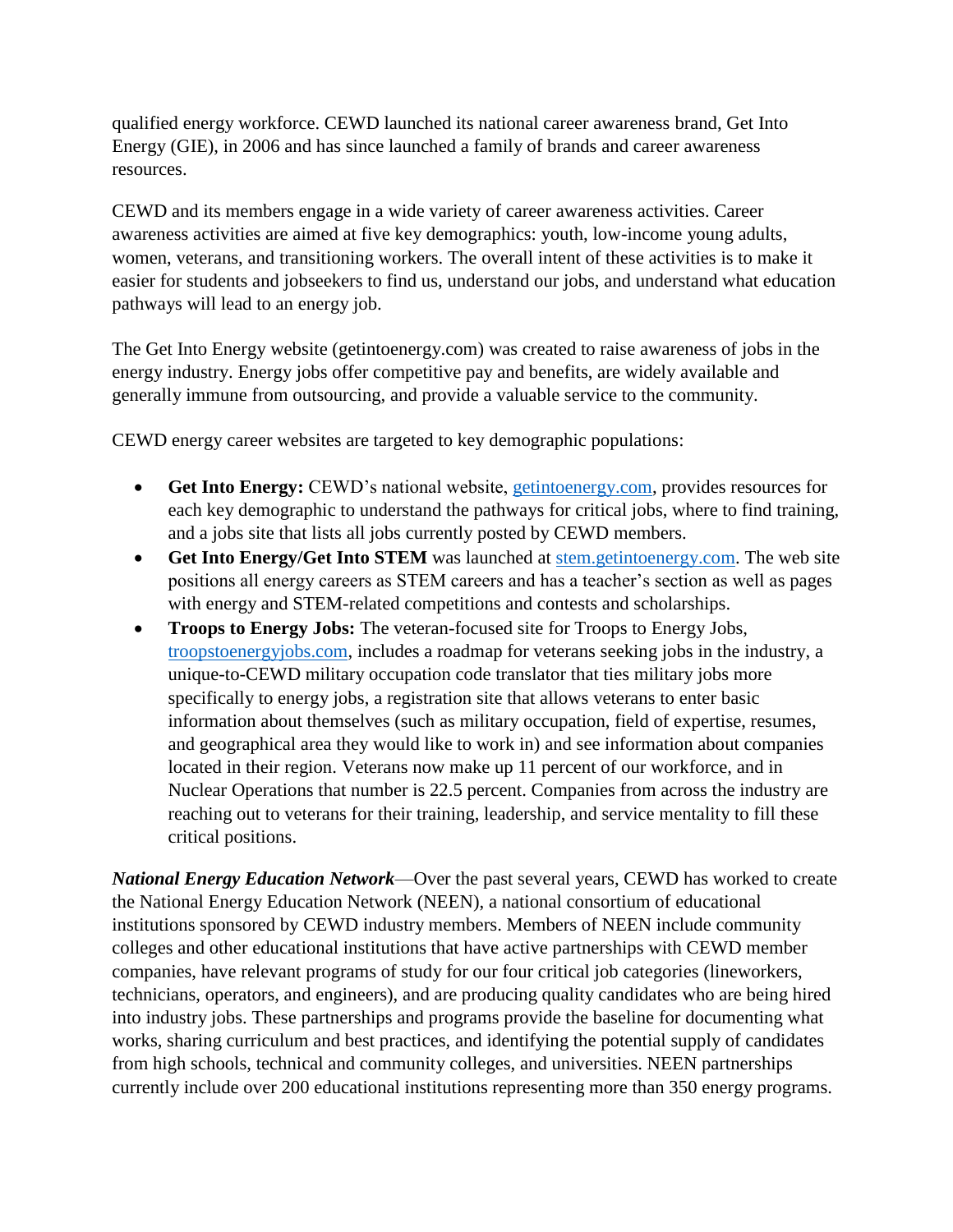*Energy Competency Model*—CEWD, in partnership with the U.S. Department of Labor, developed the Energy Competency Model that defines basic competencies, industry fundamentals, industry technical competencies, and job-specific competencies in eight separate tiers. The Energy Competency Model is designed to provide a consistent definition of the competencies required to work in the industry. The CEWD Energy Competency Model has proven to be a valuable tool for educators, workforce investment professionals, and businesses to articulate the skills required to perform successfully in various jobs in the energy industry.

*Energy Career Clusters*—Career Clusters are groupings of occupations/career specialties used as an organizing tool for curriculum design and instruction. Career Clusters identify pathways from secondary school to two- and four-year colleges, graduate school, and the workplace. But there is not a national Career Cluster for energy education that links to industry jobs. Since 2006, CEWD has encouraged states to develop an Energy Career Cluster and Energy Pathways in the secondary and post-secondary education systems to build awareness of how energy careers fit within this system, and to give industry an opportunity to provide input into curriculum and provide context to what students are learning. Several states now have state Energy Career Clusters.

*State Energy Workforce Consortia*—Each state differs in its education systems, as do the energy companies operating in a state. That means that the workforce development solutions must be tailored to the individual needs of the companies and the demographics of the talent pool available.

Today, nearly 30 states are represented by State Energy Workforce Consortia, each of which is led by CEWD industry members. The purpose of each state consortium is to identify and develop programmatic solutions that consortium members use to meet the current and future workforce needs of the energy industry in their state. Each consortium is encouraged and supported in developing a strategic workforce plan that takes into account specific challenges of the industry in the state. CEWD provides assistance in organizing and starting a consortium and has a state consortium page on the CEWD Members Implementation Wizard with resources and tools for starting and maintaining a state consortium.

*CEWD Communities of Practice*—These communities have grown in number and importance over the past two years and have evolved into true "think tanks" for CEWD and its members. The communities encompass areas such as Diversity and Inclusion, State Energy Workforce Consortia, Troops to Energy Jobs Employers, Contractors, High School implementation and others.

*Partnership with Organized Labor—Energy* companies have a long history of partnering with organized labor as evidenced by the National and Regional LAMPAC (labor / management) meetings held each year. As an industry, we have also employed the apprenticeship model for decades to train many of our skilled technical positions. Many of the apprenticeships have been built in partnership with organized labor.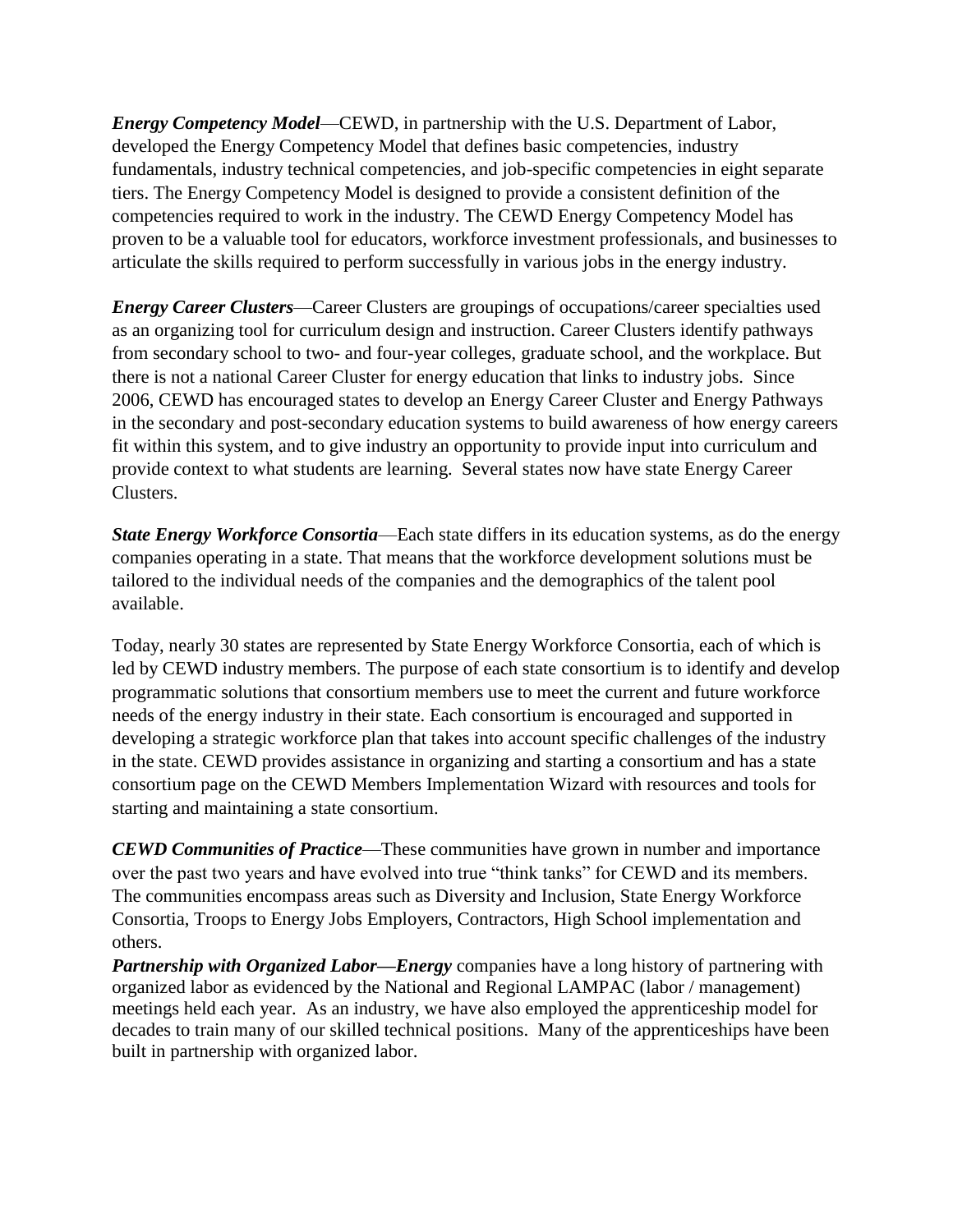## **Southern Company Overview**

Southern Company is a leading U.S. energy company with more than 29,000 employees, serving 9 million customers through electric operating companies in three states, natural gas distribution companies in four states, a competitive generation company serving wholesale customers across the nation, a leading distributed generation infrastructure company, a fibers optics network and telecommunications services.

# **Southern Company Workforce Challenges**

- Increase representation of minorities and females across all jobs.
- Identify talent with the aptitude and capabilities to work in our industry with a focus on STEM; specifically, math, reading comprehension and mechanical concepts for skilled labor positions.
- Increase the awareness and knowledge of current and future workforce needs with a keen sense of innovative and progressive techniques across our industry and careers.

# **Southern Company's Response**

- Partnering with the Center for Energy Workforce Development, which is a national organization that plays a key leadership role in addressing utility work force issues. \*Founding Member Company
- Participation with other national organizations that help build a cohesive strategy and partnership opportunities for the energy industry at the national level - Edison Electric Institute, Nuclear Energy Institute, American Gas Association, National Building Trades and others.
- A Southern Company enterprise-wide Workforce Development Council that coordinates our approach across our system to increase awareness of energy careers, build talent pipelines and leverage strategic partnerships.
- Workforce development professionals are engaged in local, regional, and national organizations in the energy industry, government, and education in addressing utility work force issues (e.g., State Energy Consortiums, Workforce Boards, Technical College System Boards, Department of Education, School Boards and government appointed committees).
- Business Units have implemented workforce planning and development committees that focus on their local and specific workforce challenges. Many have established workforce planning tools that predict and identify key retirements and attrition and then build recruiting plans to address the needs.
- Southern Company partners with organized labor (IBEW) and our contractors in executing workforce development activities for construction skilled trades. To address the skilled labor shortage in construction, these partners invest in training programs and career awareness activities.

# **Southern Company's Workforce Development Strategy**

Our Workforce Development strategy is made up of three major components coordinated by our Talent Acquisition Function: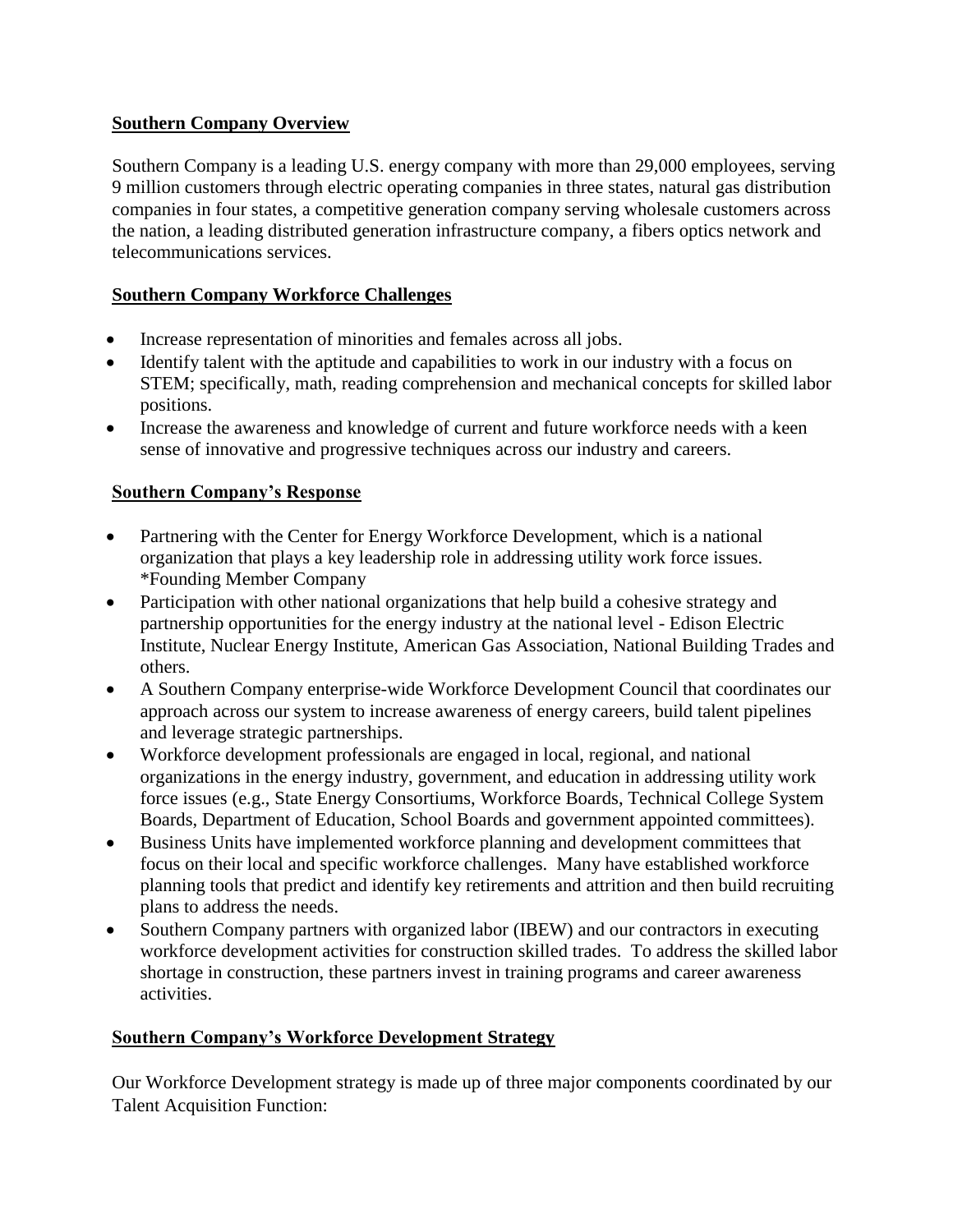- Workforce Planning forecasting the future workforce needs
- Career Awareness building awareness of the careers that are available in energy
- Workforce Development partnering to build sustainable pipeline programs that address the needs
- **Comprehensive Talent Acquisition Function.** Southern Company has a best-in-class Talent Acquisition structure that encompasses field recruiting teams, campus recruiting teams, military recruiting teams, diversity recruiting, skills testing services teams, and relocation program management.
- **Co-op and Intern programs.** Our Co-op program is designed to give hands-on experience to talented undergraduates in the areas of Engineering, Business, Finance, and Computer Science. This is an excellent opportunity to put classroom theory into actual practice. Our program provides students with an opportunity to build on their experiences through increased responsibility each returning semester. Our goal through this program is to train students to become a full-time employee with Southern Company. Unlike other employers, we offer internships positions throughout the year to better accommodate student schedules. Our goal is to provide students with exposure to our company and challenge them with exciting work assignments.
- **Military Hiring.** From all branches of the service, 11% of our hires in 2018 have military experience. Southern Company has been recognized nationally as a military friendly employer (named top military friendly employer by GI Jobs and ranked #3 on the Diversity Inc. Top 10 Companies for Veterans).Southern Company continues to partner with military installations in recruiting transitioning service members into roles across all subsidiaries. Also, Southern Company recently joined industry partners with the Department of Energy Joining Forces initiative. We made a commitment to support the hiring and education of veterans and military families. Southern is also an inaugural partner with Troops to Energy Jobs and Veterans in Energy.
- **Skilled-Craft Labor**. Southern is continuing the development of talent pipelines with high schools and technical colleges that will serve as recruiting pools for key jobs. We partner with technical colleges to prepare apprentice line workers and with technical colleges that offer an associate degree and other certification programs to prepare a highly skilled technical workforce.

# **Examples of System Wide Workforce Development Programs:**

Programs at Southern Company that focus on education and workforce development span from Pre-K literacy initiatives to very targeted associate degrees programs. We believe that to develop the next generation of workforce we must have a very proactive and holistic approach.

# **Georgia Power – FIRST Robotics**

• *FIRST (***F**or **I**nspiration and **R**ecognition of **S**cience and **T**echnology) was founded in 1989 to inspire young people's interest and participation in science and technology. These innovative programs motivate young people to pursue education and career opportunities in science, technology, engineering, and math, while building selfconfidence, knowledge, and life skills.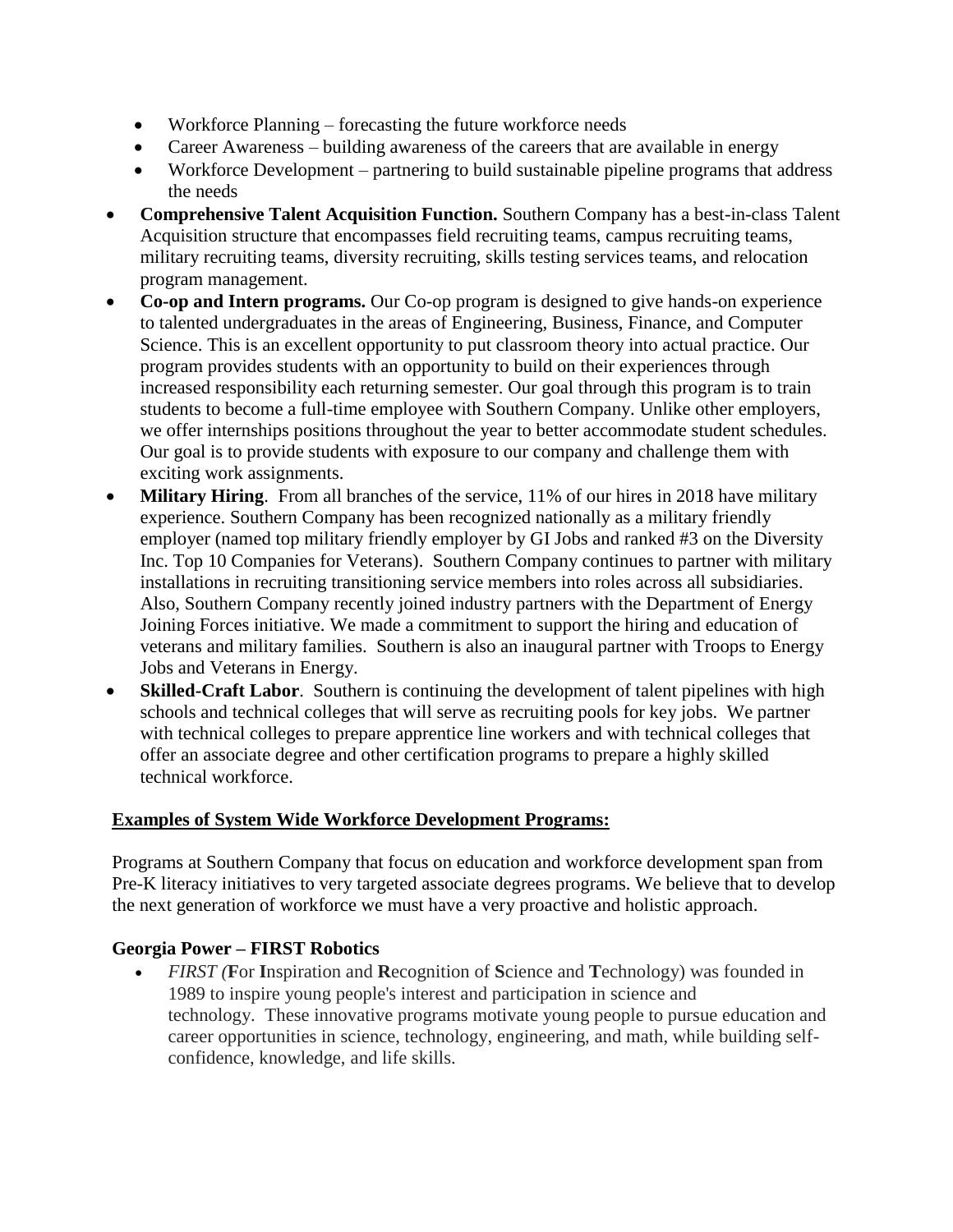# **Georgia Power – Electrical Lineworker Apprentice Certificate**

- The Electrical Lineworker Apprentice Certificate is an educational partnership between Georgia Power and North Georgia Technical College, South Georgia Technical College, Coastal Pines Technical College, and Georgia Piedmont Technical College, focused on the attraction and preparation for a career in the electrical lineworker field.
- The Certificate is an eight to ten-week certificate program (classroom instruction and hands-on training) that prepares students for success in the trade across the state of Georgia. The program focuses on electrical theory, mathematics, and construction concepts, as well as the technical skills required such as climbing poles, safety requirements, electrical assembly, etc.
- Upon successful completion of the program, students are prepared for apprentice level employment in the lineworker trades.

# **Generation - Instrumentation and Controls (I&C) Academy**

- The Instrumentation & Controls Academy is an educational partnership between Southern Company and Georgia Northwestern Technical College (GNTC), Central Georgia Technical College (CGTC) and Mississippi Gulf Coast Community College (MGCCC).
- The Academy is a two-year associate degree program (classroom instruction and lab experience) that prepares students for success in the industry with a foundation to perform I&C maintenance functions including: troubleshooting, repair, installation and maintenance of instruments, control devices, and electronic equipment. Upon successful completion of the program, students are prepared for entry-level employment as an Instrumentation and Control Technician/Specialist.

# **Alabama Power - iCan Boosts Middle School Girls into High School Engineering Programs**

- Middle-school girls who feed into the region's engineering academies take part in four hands-on projects per year, an annual field trip, and an annual Girls Engineering Conference, designed to expose them to the different types of engineering as well as the high-paying careers that could be available to them in this field.
- Each activity is led by a female engineer from Alabama Power in one of four disciplines: civil, electrical, mechanical, and chemical engineering.
- At the annual Girls Engineering Conference, the women engineers hold parent workshops—condensed versions of their hands-on classroom activities—and teach parents, students, and teachers about engineering job opportunities.
- Members of a pool of more than 100 Alabama Power and Southern Company volunteers—all of them women in STEM—lead the iCan activities.

## **Southern Nuclear - College Nuclear Uniform Curriculum Programs**

- Southern Nuclear is partnering with Augusta Technical College for an Associate degree in Nuclear Engineering Technology.
- The program aligns to the nuclear industry's training requirements from INPO's Uniform Curriculum Guide for Nuclear Power Plant Technician, Maintenance, and Non-licensed Operations Personnel Associate Degree Programs.
- Representatives from Southern Nuclear worked with the college president and vice president of academic affairs along with deans and instructors to evaluate the current